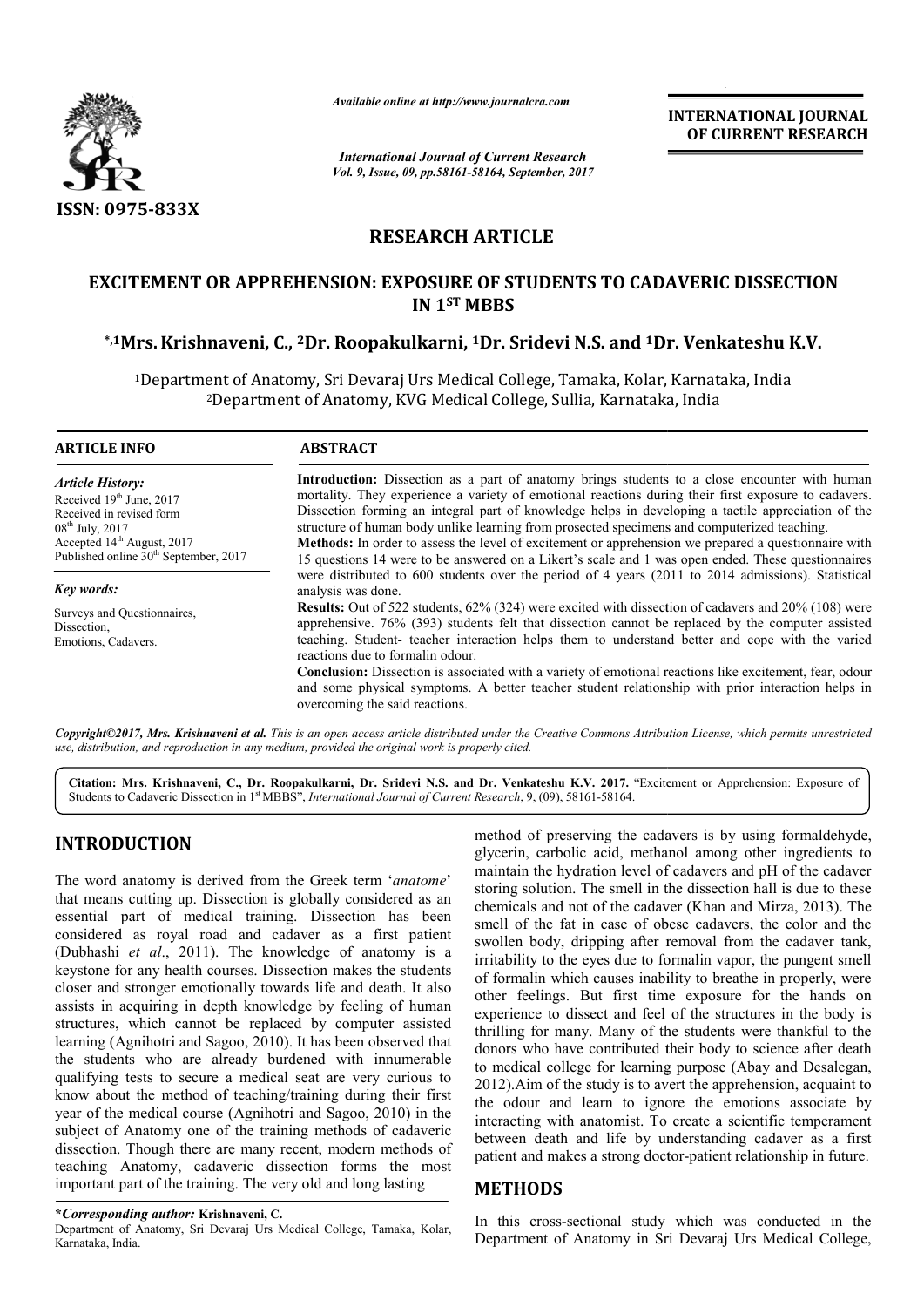Tamaka, Kolar. 600 students of 1st MBBS over the period of four years (2011 -12, 2012-13, 2013-14 and 20014-15), were participants of the study. The students were informed about the study and their consent was duly taken. The participant bias has been eliminated by clearly explaining to all participants about objectives of the study. Institutional ethical clearance was obtained before commencement of the study. In order to assess the level of excitement or apprehension we prepared a questionnaire with 15 questions 14 were to be answered as per the Likert's scale, and one was open ended. The questionnaire was distributed to 600 students over the period of 4 years. Statistical analysis was done and tabulated in table no: 1 Students were given the questionnaire after spending 32 hours (8 hours per week) in dissection. The questionnaire was framed to assess the impact of anxiety, attitude and physical symptoms. A positive attitude towards these issues enhances both personal growth of individuals and professional behavior as future physicians.

# **RESULTS**

#### **As from table no: 1 the questionnaire, results were as follows**

**Q.1:** Cadaveric dissection as part of the training: Out of the 600 students only 498 have answered. Of that 83% (414) students feel that cadaveric dissection is a must. 1.8% (9) students were not clear about the importance of dissection. About 15% (75) students felt that dissection of the cadavers need not be compulsory (feel they can manage with the software for virtual dissection).

**Q.2:** First visit to the dissection hall caused nausea/dizzy/scared/restless/ suffocated. Out of the 600 students, only 507 students have answered and 46% (237) have felt one of these sensations. About 17% (87) are neutral and 36% (183) of them did not feel anything.

**Q. 3:** Felt pleasant before entering dissection hall: Only 498 have answered out of 600. 40% (201) were comfortable with the smell, 22.8% (114) were neutral and 36.7% (183) did not feel comfortable and unpleasant when they entered into the dissection hall. This implies the students have got adjusted to odour.

**Q.4:** Felt stressed after entering the dissection hall: 555 students have answered out of 600. Only about 27.5% (153) of students felt stressed whereas 55% (306) of students did not have stress. About 17% (96) were neutral.

**Q. 5:** Afraid of seeing cadavers: Only 513 responded to this question. About 12% (63) of students were afraid but 71% (366) of students were not afraid of seeing the cadavers and about 16% students felt neutral.

**Q. 6:** Felt like leaving the dissection hall as they could not tolerate formalin Odour: Only 498 students responded out of 600 students, 40% (201) of them felt like leaving the dissection hall. About 37% (186) of students did not feel like leaving the dissection hall. About 22% (111) of students were neutral.

**Q.7:** Interacting with anatomy faculty before entering dissection hall reduces anxiety: For this question only 495 students responded, 71.5% (354) felt it is good to interact with the faculty in Anatomy before entering the dissection hall and that reduces anxiety. 19% (96) of them were neutral and about 9% (45) of students felt that there is no reduction in the anxiety level even after interacting with anatomy faculty.

**Q. 8:** Felt excited after dissection: 522 students responded to this question and about 62% (324) of students felt excited. About 17% (90) of them disagreed. Excitement made them more positive towards the dissection.

#### **Table 1. Analysis of questionnaire**

| Sl.No          | Questionnaire                                                                              | $n=600$ | <b>SA</b> | A   | TSA<br>$&\mathbf{A}$ | $\frac{0}{0}$ | NE A/<br>Nor DA | $\frac{0}{0}$ | DA       | <b>SDA</b> | D &<br><b>SDA</b> | $\frac{0}{0}$ |
|----------------|--------------------------------------------------------------------------------------------|---------|-----------|-----|----------------------|---------------|-----------------|---------------|----------|------------|-------------------|---------------|
|                | Cadaveric dissection is a part of training<br>before joining the course                    | 498     | 264       | 150 | 414                  | 83            | 9               | 1.8           | 36       | 39         | 75                | 15            |
| 2              | First visit of dissection<br>hall<br>felt<br>nause/dizzy/Scared/Restless/Suffocated        | 507     | 66        | 171 | 237                  | 46            | 87              | 17            | 126      | 57         | 183               | 36            |
| $\overline{3}$ | Felt pleasant before entering dissection<br>hall                                           | 498     | 48        | 153 | 201                  | 40            | 114             | 22.8          | 135      | 48         | 183               | 36.7          |
| 4              | Felt stressed after entering dissection hall                                               | 555     | 54        | 99  | 153                  | 27.5          | 96              | 17            | 195      | 111        | 306               | 55            |
| 5              | Afraid of seeing cadavers                                                                  | 513     | 30        | 33  | 63                   | 12            | 84              | 16            | 195      | 171        | 366               | 71            |
| -6             | Felt like leaving dissection hall for<br>formalin odour                                    | 498     | 72        | 129 | 201                  | 40            | 111             | 22            | 129      | 57         | 186               | 37            |
| 7              | Interacting with anatomy faculty before<br>entering dissection hall reduces the<br>anxiety | 495     | 120       | 234 | 354                  | 71.5          | 96              | 19            | 30       | 15         | 45                | 9             |
| 8              | Felt excited after dissecting cadaver                                                      | 522     | 84        | 240 | 324                  | 62            | 108             | 20.6          | 48       | 42         | 90                | 17            |
| 9              | Conducting Orientation programme on<br>Cadaveric dissection                                | 510     | 147       | 195 | 342                  | 67            | 87              | 17            | 60       | 21         | 81                | 15.8          |
| 10             | Cadaver needs respect                                                                      | 495     | 321       | 138 | 459                  | 92.7          | 30              | 6             | $\theta$ | 6          | 6                 |               |
| 11             | Dissection helps in remembering anatomy                                                    | 507     | 315       | 165 | 480                  | 94.6          | 18              | 3.5           | 3        | 6          | 9                 | 1.7           |
| 12             | Dreams about cadavers in sleep                                                             | 516     | 9         | 33  | 42                   | 8             | 69              | 13            | 150      | 255        | 405               | 78            |
| 13             | Cadaveric teaching replaced by computer<br>assistant teaching                              | 516     | 27        | 18  | 45                   | 8.7           | 78              | 15            | 123      | 270        | 393               | 76            |
| 14             | After leaving college, had thoughts of<br>cadaver                                          | 492     | 18        | 111 | 129                  | 26            | 78              | 15.8          | 174      | 111        | 285               | 57.9          |

n – Total number of students participated; SAG-Strongly Agree; A-Agree; T SA& A- Total number of Strongly Agree & Agree; % -Percentage; NE A/ Nor DA-Neither Agree/Nor Disagree; DA-Disagree; SDA-Strongly Disagree; T D & SDA- Total number of Disagree & Strongly Disagree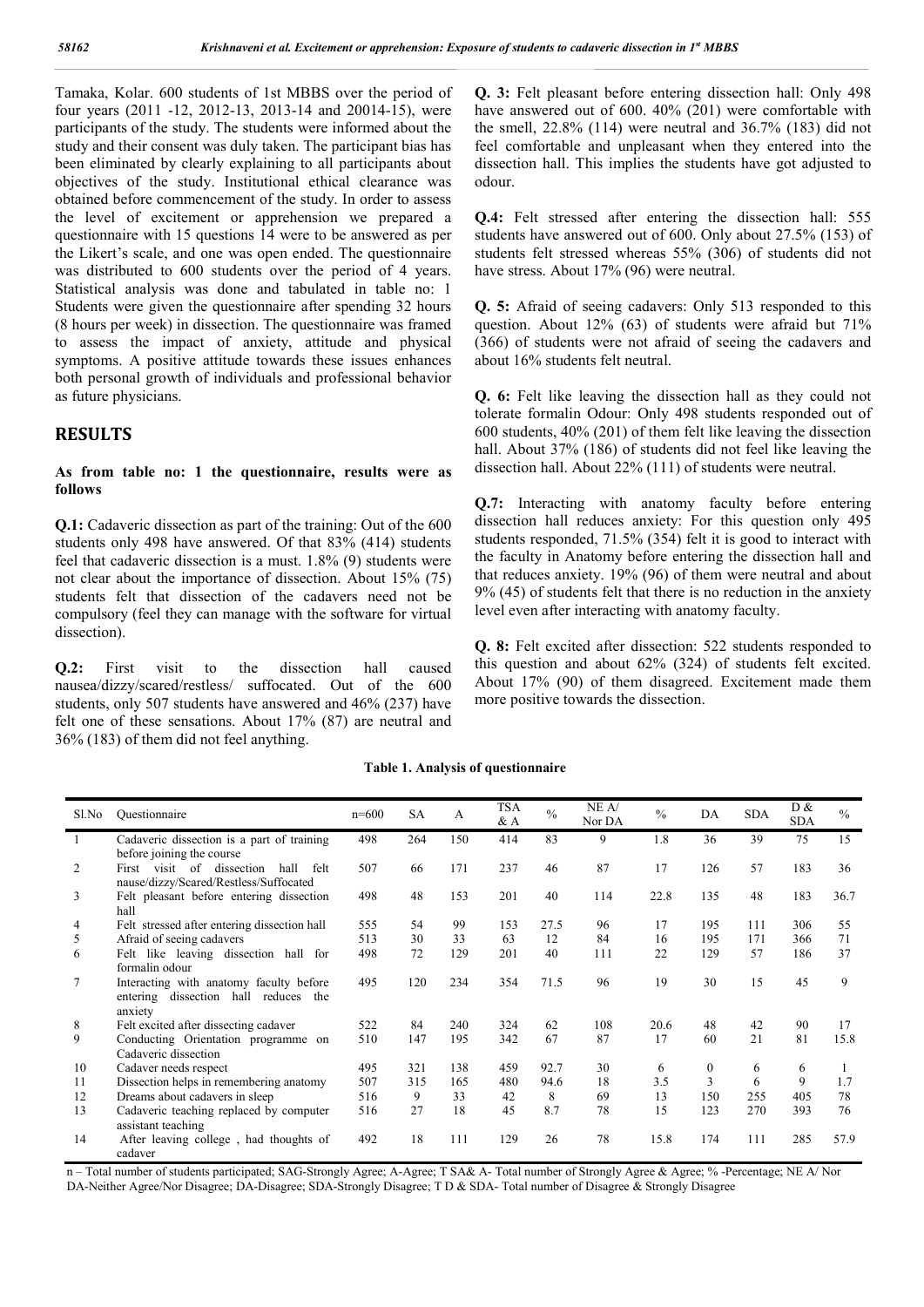**Q.9:** Conducting Orientation programme on Cadaveric dissection: Out of the 600 students only 510 students responded for this question. 67% (342) of students felt it is necessary to have an orientation programme before starting the dissection. About 15.8% (81) students did not feel the need for orientation programme. As usual about 17% (87) students were not sure and neither agreed nor disagreed. Majority of students were excited to know the purpose of importance of dissection so as to apply the knowledge of anatomy in a better way.

**Q. 10:** Cadaver needs to be respected: for this question about 495 students have responded and 92.7% (459) have agreed strongly for respecting the cadavers as they are the source of knowledge and development of skills. About 1% (6) was neutral. About 6% (30) of them belonged to neither agree nor disagree.

**Q.11:** Dissection helps in remembering Anatomy: 507 have responded and 94.6% (480) students are of the opinion that they remember anatomy if they performed dissection. 1.7% (9) students are not in favor of the dissection of the cadavers. 3.5% (18) students neither agree nor disagree with this statement. The reason was visual picture will have more impact to retain in the brain.

**Q.12:** Dreams about cadavers in sleep: 516 students out of 600 have responded and only about 8% (42) have agreed about this statement where as 78% (405) have stated that they do not get any such dreams 13% (69) of them were neutral.

**Q.13:** Cadaveric teaching replaced computer assistant learning: Out of the 600, 516 students have responded. About 9% (45) students agree with the above. 76% (393) of students have disagreed for the replacement of cadaveric dissection by computer assisted learning. About 15% (78) were neutral.

**Q. 14:** After leaving college, had thoughts of cadaver: Out of the 600 students only 492 responded and 26% (129) have expressed that there was psychological impact of cadavers after working hours. But 58% (285) of students do not agree with this statement. About 16% (78) students were neutral.

**Q. 15.** It was an open ended question: The question was ' the dissection is the main source of learning anatomy and nothing can replace it'. Only 520 students have answered and out of that 427 have agreed. About 93 students out of 520 have expressed different opinions that two hours' time allotted for dissection is more and it should be reduced to one and half hour because it is boring and also suggested that there should be more of computer assisted learning in the form of three D animations, virtual dissection, or by conduct of quiz.

# **DISCUSSION**

Cadaveric dissection is integrated with different emotional feelings. The Dissection is most integral part of learning anatomy for medical professionals. Cadaveric dissection is a skill which gives a three dimensional view, to feel depth of the structures from skin, and also chord like or tubular structures. The students were also exposed to chemicals which are not very pleasing for the nose, skin and eyes. This nastiness leads to many psychological disturbances for the students (Khan and Mirza, 2013). In spite of that, dissection is integral part of the training and many students have expressed that dissection which is actually a hands on training for medical students,

which was more appreciated than prosection demonstrations. Majority of students (83.66%) agreed that cadaveric dissection is most important in developing skills and gave confidence to remember structures better (Agnihotri and Sagoo , 2010). In this present study it has been observed that 83.2% agreed for dissection and 53.1% of them strongly felt importance of dissection. This coincided with the values of Agnihotri *et al*. In another study, 80% felt that dissection is integral part of the training (Dubhashi *et al*., 2011). The remaining students would compromise with prosections and virtual dissections. In this study 49.9% of students felt dizzy, nauseated, and restless or scared. 13.2% of students strongly experienced one of these feelings where as 36.09% of them did not experience any of these feelings. Our observations almost coincided with the observations of (Arora and Sharma, 2011; Dubhashi *et al*., 2011) 40.34% of students felt excited and pleasant while entering dissection hall. Probably it is due to curiosity to learn by dissection as it will be first experience. In another study, by (Arora and Sharma, 2011) 39.18% were interested, 23.18% were excited, and 19.58% were curious about the dissection (Arora and Sharma, 2011). The next question was whether they felt stressed after entering the dissection hall. 55.13% of did not agree with this statement where as 27.53% of them felt stressed after entering the dissection hall. The remaining students (17.34%) were noncommittal. In another study conducted by Agnihotri G, students were not stressed (86.66%). This might be due to prior mental preparation for exposure to dissection as medical students (Agnihotri and Sagoo, 2010; Abay and Desalegan, 2012).



**Figure 1. Percentage showing on opinions of cadaveric dissection**

In this present study 12.28 % of students were apprehensive of seeing cadavers whereas 71.67% were not apprehensive of seeing cadavers. In another observation, 90% of students were not afraid of seeing cadavers (Agnihotri and Sagoo, 2010). Students were asked whether they felt like leaving dissection hall due to formalin odour. In the present study 39.36% did feel the pungent smell of formalin and felt like leaving dissection hall but, approximately the same number, 37.35 % did not feel like leaving the dissection theatre due to smell of formalin. The remaining students were non-committal as they neither agreed nor disagreed which was explained in figure no3. In a similar study, they were asked about smell of formalin after they left dissection hall. In the same study about 66.66% of the students did not feel the odour after leaving the dissection hall but 23.33% felt the odour and 10% of them were neutral (Agnihotri and Sagoo, 2010).Students were asked to opine on interaction with anatomy faculty before entering dissection hall reduces anxiety. 71.54% of the students have expressed that it is always beneficial to interact with Anatomy staff before entering